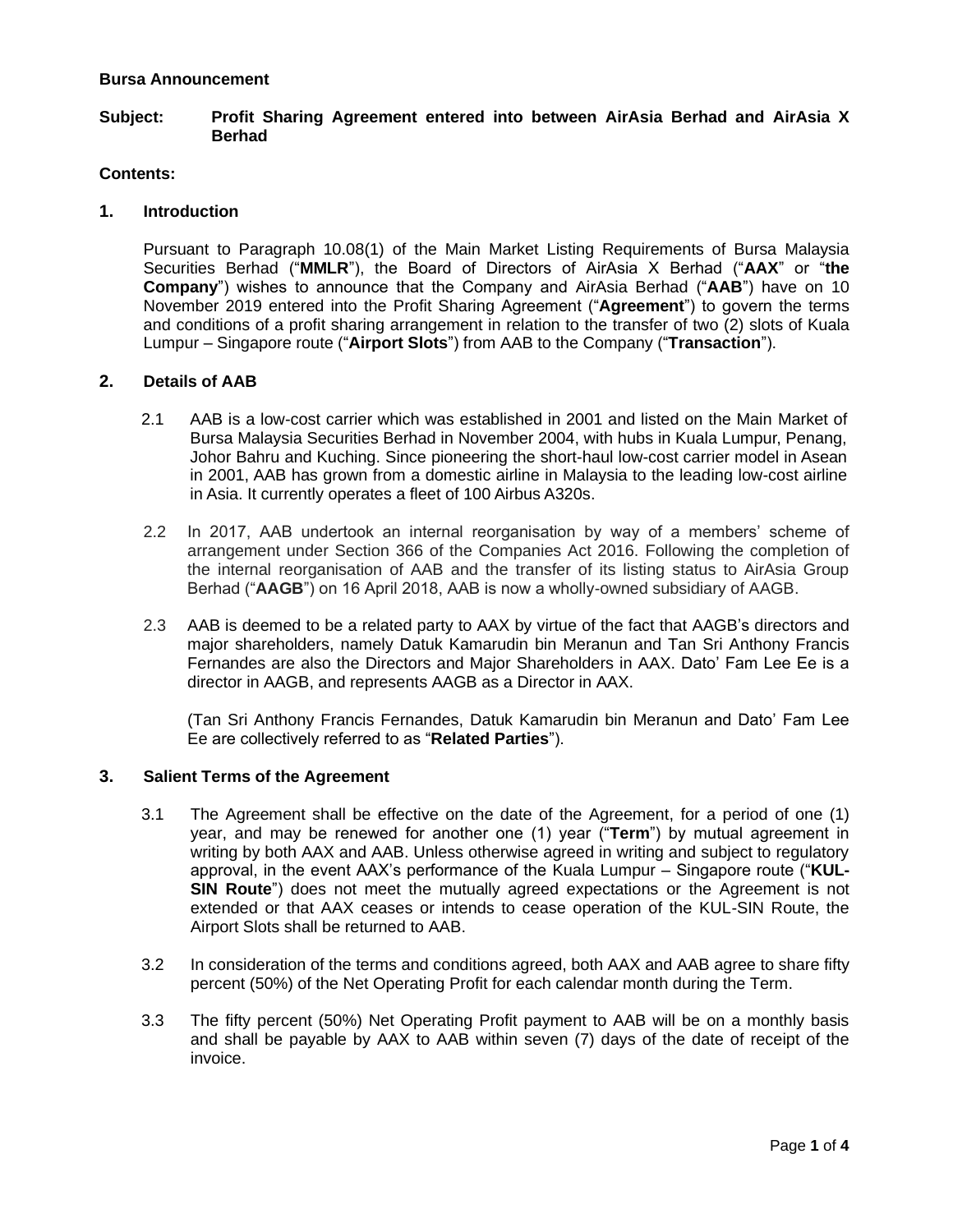- 3.4 AAX shall return to AAB the following after receiving such relevant incentive or rebate from Changi Airport:
	- (a) all incentive or rebate, that AAX may receive from Changi Airport, in relation to the released slots and/or the KUL-SIN Route accrued prior to the effective date; and
	- (b) fifty percent (50%) of any incentive or rebate that AAX may receive from Changi Airport, in relation to the KUL-SIN Route accrued during the Term.
- 3.5 The Agreement shall be governed by the laws of Malaysia and the mode of dispute resolution will be the courts in Kuala Lumpur.

## **4. Effects of the Agreement**

The Agreement will not have any material financial impact on the Company and/or its subsidiaries ("**Group**") in the financial years ending 31 December 2019 and 31 December 2020 nor will it have any effect on the share capital and substantial shareholders' shareholdings of AAX. It is also not expected to have a material effect on the net assets per share, earnings per share and gearing of the Group for the financial years ending 31 December 2019 and 31 December 2020.

### **5. Basis of Arriving at and Justification for the Consideration**

The Airport Slots acquired by AAX is rated as AAB's most profitable route with high load factors in the previous years. Further, the 14x weekly flights as per the flight schedule will also contribute to increase fly-thru seats availability and the load factor especially into and from India, China, Korea and Japan markets. In exchange for the Airport Slots, both parties have mutually agreed to share the Net Operating Profit on a 50-50 basis. The Net Operating Profit was derived by calculating the total ticket revenue plus total ancillary revenue plus any other income received in connection with the KUL-SIN Route minus total cost of sales, operating expenses and any other expenses incurred in connection with the KUL-SIN Route.

### **6. Risks Factor**

The financial risks associated with the Agreement are expected to be minimal as the forecast reflects profitability for 11 out of 12 months considering sales lead time, seasonality and historical performance by AAB.

# **7. Rationale and Benefits of the Transaction**

- 7.1 The Transaction will introduce a strategic growth for AAX in a slot constrained airport and maximize the Company's aircraft utilization, and in the meantime to generate revenue which can minimize the existing sunk cost.
- 7.2 Allocated aircraft time for KUL-SIN-KUL schedule are between 08:00 am to 16:00 pm of which the aircraft will be on ground and can't be used to operate long haul routes. Transaction will therefore be able to utilize small pockets of unutilised aircraft time and generate additional revenue with the capacity of three hundred and seventy-seven (377) seats per aircraft. Therefore, the commencement of this new route between Kuala Lumpur and Singapore will increase: (a) average aircraft utilization by 0.2 hours; and (b) connectivity to Singapore based on its route performance and network planning independent of AAB.
- 7.3 Further, there are potentials to increase the number of fly-thru passengers into Singapore from core markets e.g. China, India, Japan and Korea, where currently AAX is only carrying 1% from the total industry passengers from these markets. This is due to lack of capacity and very strong demand on point to point where not enough seats left for fly-thru passengers. Subsequently, by increasing the number of fly-thru passengers into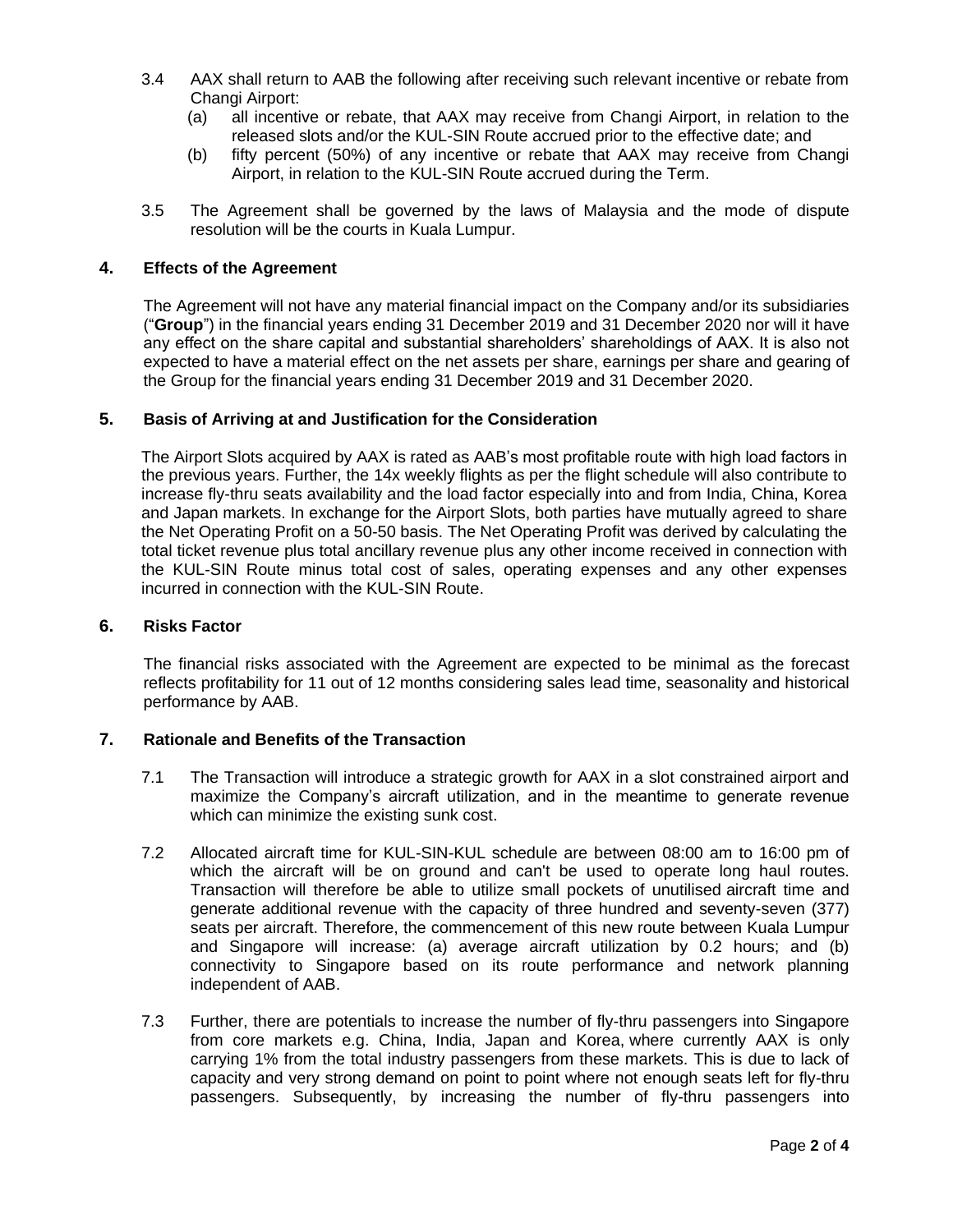Singapore, it is also expected to contribute to the load factor for the flights from these markets.

7.4 Based on the one (1) year projected forecast, the Transaction will generate an estimated amount of MYR 2,420,853.00 in profit, taking into account the operational cost and other costs.

## **8. Directors' and/or Major Shareholders' Interests and/or Persons Connected to Them**

8.1 Save as disclosed in Section 2.3 above and table below, none of the Directors and Major Shareholders of the Company as well as persons connected with them has any interest, direct and/or indirect in the Agreement:-

|                           | <b>Direct</b> |       | <b>Indirect</b>       |               |
|---------------------------|---------------|-------|-----------------------|---------------|
|                           | No. of        | $\%$  | No. of Shares         | $\frac{0}{0}$ |
| <b>Directors</b>          | <b>Shares</b> |       |                       |               |
| bin<br>Datuk Kamarudin    | 370,709,939   | 8.94  | $1,310,331,376^{(1)}$ | 31.59         |
| Meranun                   |               |       |                       |               |
| Sri<br>Anthony<br>Tan     | 111,587,228   | 2.69  | $1,310,331,376^{(1)}$ | 31.59         |
| <b>Francis Fernandes</b>  |               |       |                       |               |
| Dato' Fam Lee Ee          |               |       |                       |               |
| <b>Major Shareholders</b> |               |       |                       |               |
| Tune Group Sdn Bhd        | 739,602,874   | 17.83 |                       |               |
| AAB                       | 570,728,502   | 13.76 |                       |               |
| bin<br>Datuk Kamarudin    | 370,709,939   | 8.94  | 1,310,331,376(1)      | 31.59         |
| Meranun                   |               |       |                       |               |
| Sri<br>Anthony<br>Tan     | 111,587,228   | 2.69  | $1,310,331,376^{(1)}$ | 31.59         |
| <b>Francis Fernandes</b>  |               |       |                       |               |

Note:<br>(1)

- Deemed interested by virtue of their interests in AAB and Tune Group Sdn Bhd pursuant to Section 8 of the Companies Act 2016.
- 8.2 The Related Parties are deemed to have interest in the Agreement and they have abstained from all management and Board's deliberations and votings in respect of the Agreement.

## **9. Audit Committee's Statement**

The Audit Committee of AAX, having considered all the relevant factors in respect of the Transaction, is of the view that the Transaction is in the best interest of the Company as the Agreement is entered under fair, reasonable and on normal commercial terms which are not detrimental to the interest of the minority shareholders of the Company.

## **10. Board of Directors' Statement**

The Directors (other than Datuk Kamarudin bin Meranun, Tan Sri Anthony Francis Fernandes and Dato' Fam Lee Ee, the Directors who have abstained as stated in Section 8 above) having considered all the relevant factors in respect of the Transaction, are of the view that entering into the Agreement is in the best interest of the Company, fair, reasonable and on normal commercial terms and not detrimental to the interest of the minority shareholders of the Company.

### **11. Approval Required**

The Agreement is not subject to the shareholders' approval and approval of any government authorities.